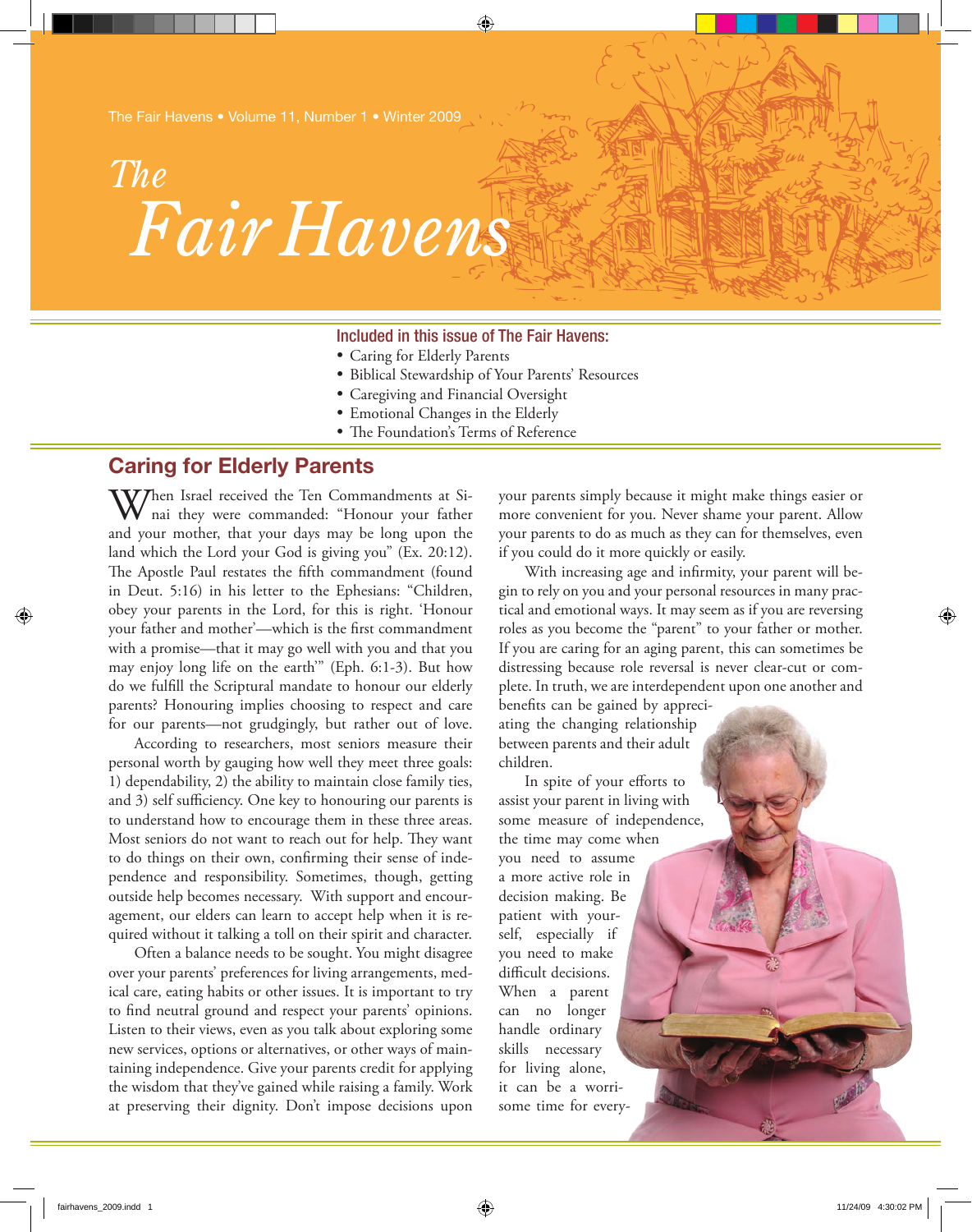one. For the parent the issue may be loss of control, which can produce stress, anger and fear. For you the issue may be fear that your parents are no longer safe on their own and frustration when they do not accept your recommendations. Try to give your parents as much freedom as possible under the circumstances. Sometimes providing them with outside services—lawn care, house cleaning or meal delivery—so that they are not dependent upon you will be a satisfactory solution.

Consider your parents' feelings before making any major steps. Most older people fear losing their autonomy or becoming a burden to family members or friends. And making a move can be traumatic for a senior. Try to weigh your parent's wishes to live independently against the potential risks of doing so. In cases where dementia is a factor, you may not be able to convince your parent that you have his or her best interests in mind, but do your best to keep them feeling secure.

Be realistic in you abilities to provide care. Honouring one's parents does not mean bowing to every demand, or neglecting the needs of your spouse or children to be with them every moment. It does not mean tackling every caregiver task yourself. Take advantage of family, ecclesial and community resources. Ask God for strength and guidance through prayer.

A tsome point you may be required to manage your parents'<br>financial matters. Even if your elderly parents are living on a fixed income with limited assets, some basic principles of stewardship still apply. To be a wise and prudent manager one needs to remember the principles regarding money and possessions that are laid down in Scripture: the dangers of excessive debt, the importance of honesty in financial dealings and the faithfulness of God to supply all our needs.

No one wants to grow old. Few welcome it but nearly all accept it. One senior commented, "Middle aged people need the elderly, although they may not know it or even believe it. To grow older themselves, younger people need the lessons that can be learned only from caring for their parents". It is never too late or too soon to honour your parents. As you seek their best interests, your love for them will grow and your relationship with them will be enhanced. Working together will improve communication while creating an environment for mutual trust. Honouring your father and mother will bring comfort, security and a sense of completion to your role as their child.

# **Biblical Stewardship of Your Parents' Resources**

We are simply stewards of what God has entrusted to us, but all that we have belongs to Him. Believing this ought to free us to give generously of God's resources to further His purpose and to support our brothers and sisters. However, many of our parents grew up during the Great Depression and they may have a more possessive attitude about money. Many elderly people tend to fear running out of money and not having enough to meet their needs. And if they've been regular givers in the past, they may tend to be less generous as they grow older.

Discussing finances can be a sensitive issue for care-<br>givers. Emotions can run high for both the parent and the child. It is important not to be judgmental should your parents handle their financial affairs differently from you. They have been handling their money longer than you've been alive. Rather focus on their security.

In the parable of the talents, the master entrusted his possessions to three servants before leaving on a journey. While the master was gone he had expected each to work according to his ability. When the master returned he discovered that two of the three were diligent in putting their money to work and even doubling it. The master individually commended the two good stewards for their faithfulness: "Well done good and faithful servant; you have been faithful over a few things, I will make you ruler over many things. Enter into the joy of your lord" (Matt. 25:23). Whether your family may have an abundance of wealth or an appar-

Gather information as objectively and openly as you can before deciding what, if any, action should be taken. Your task is to help provide safety and security, not necessarily to take over their money management. Ideally you should know the details of their assets, liabilities and their income and expenses. Do they have a will? Where is it kept? Do they have a power of attorney so someone can handle their

◈

ent lack of financial resources, the Lord uses the money we have to test us and train us in faithfulness. That opportunity to demonstrate the mind of Christ continues up until the day we die. Our elderly loved ones need to remember that God never stops being concerned about how they respond to the challenges of discipleship. Similarly, those who may handle their parents' financial affairs also have opportunity to demonstrate faith and integrity as part of their service.

The amount is unimportant. The master used the same words to commend both the servant given two talents and the one given five (Matt. 25: 21,23). Whether you are wealthy or on a fixed income is not the issue. It is how you handle what is entrusted to you that is important. "Whoever can be trusted with very little can also be trusted with much, and whoever is dishonest with very little will also be dishonest with much" (Luke 16:10).

But what about the third servant that buried the talent he had been given? He had not embezzled or squandered it; he simply buried it so that it could do no good for anyone. He knew better, but he neglected his talent and did nothing with it. Each generation must ask themselves if they are wisely using the resources God has given them. Could the charge of being an unfaithful servant be leveled at us? Are we more concerned with our own interests over those of our Father and His Son? Some people take no action because they fear making a financial mistake or are confused by worldly advice. Instead of being paralyzed by emotions, consider Biblical principles in light of your parents' financial plan. Discuss with them ways to continue being faithful

# **Caregiving and Financial Oversight**

Don't necessarily wait for an invitation; it may not come. It is natural to be hesitant to discuss financial concerns with your parents for fear of appearing overly interested in an inheritance. Elderly people are often guarded about sharing their financial records, especially when incapacity and inability to manage their affairs are part of the discussion. Be prepared for a range of emotions from grief and frustration to anger. Are your parents capable of handling their finances? (Your opinion may differ from theirs!) Do they have any contingency plans for when they become unable to manage their day to day or monthly expenses? . Does one parent look after all the bills? What would happen if that parent became incapacitated? Are any monthly bills automatically paid from their bank accounts?

Tell your parents that sharing their financial details now will make it easier for you to help them later if they need you. At the very least they should tell you where they keep their important financial documents. If you meet stiff resistance, suggest that whenever they need help, they hire a professional who can assure confidentiality and objectivity.

Hopefully, your parents will be receptive to your overtures. Involve your parents throughout the process. Keep them informed, respect their wishes and give them as much control as possible. And be sure to keep their money and accounting records separate from your own. Determine the level of involvement that will be required on your part. Would you be responsible for overseeing daily spending, paying household bills and keeping the cheque book balanced? Is there a need to establish a budget and organize financial and insurance records? What about income tax preparation?

financial affairs if needed? If your parents don't have these documents, offer to help them get the papers prepared.

Secondly, if required, develop a cash flow statement listing all the money that comes in and goes out monthly, quarterly or annually. Besides a good overview, this will help you manage their finances on a daily basis and help you to



determine if they are eligible for any government subsidies.

Thirdly, prepare a balance sheet, if necessary, listing all their assets and liabilities—all that is owned and owed. This will help with tax and estate planning.

If you find overseeing your parents' finances too overwhelming, consider passing some or all of the responsibility to another family member. Alternatively, you may wish to hire an accountant or financial planner to take charge.

### 5 Strategies to Start

1. Find out about the following:

- • bank accounts: bank names and account numbers, keys and locations of safe deposit boxes
- life insurance policies: what policies if any; their current cash value; where they are kept; the agent's name and contact information
- taxes: where the returns are kept; if all deductions are taken advantage of etc.; the name and contact information of the accountant
- properties: where mortgage, insurance and other documents are kept
- 2. Create a checklist:

 $\bigoplus$ 

with the resources that God has given and support the work in His vineyard.

Remember too, that you are an overseer, not the owner of their money. Keep their best interests at heart when making financial decisions rather than thinking about how these things will benefit you now or in the future. Strive to be honest and faithful as you discharge your duty of money management for your parent.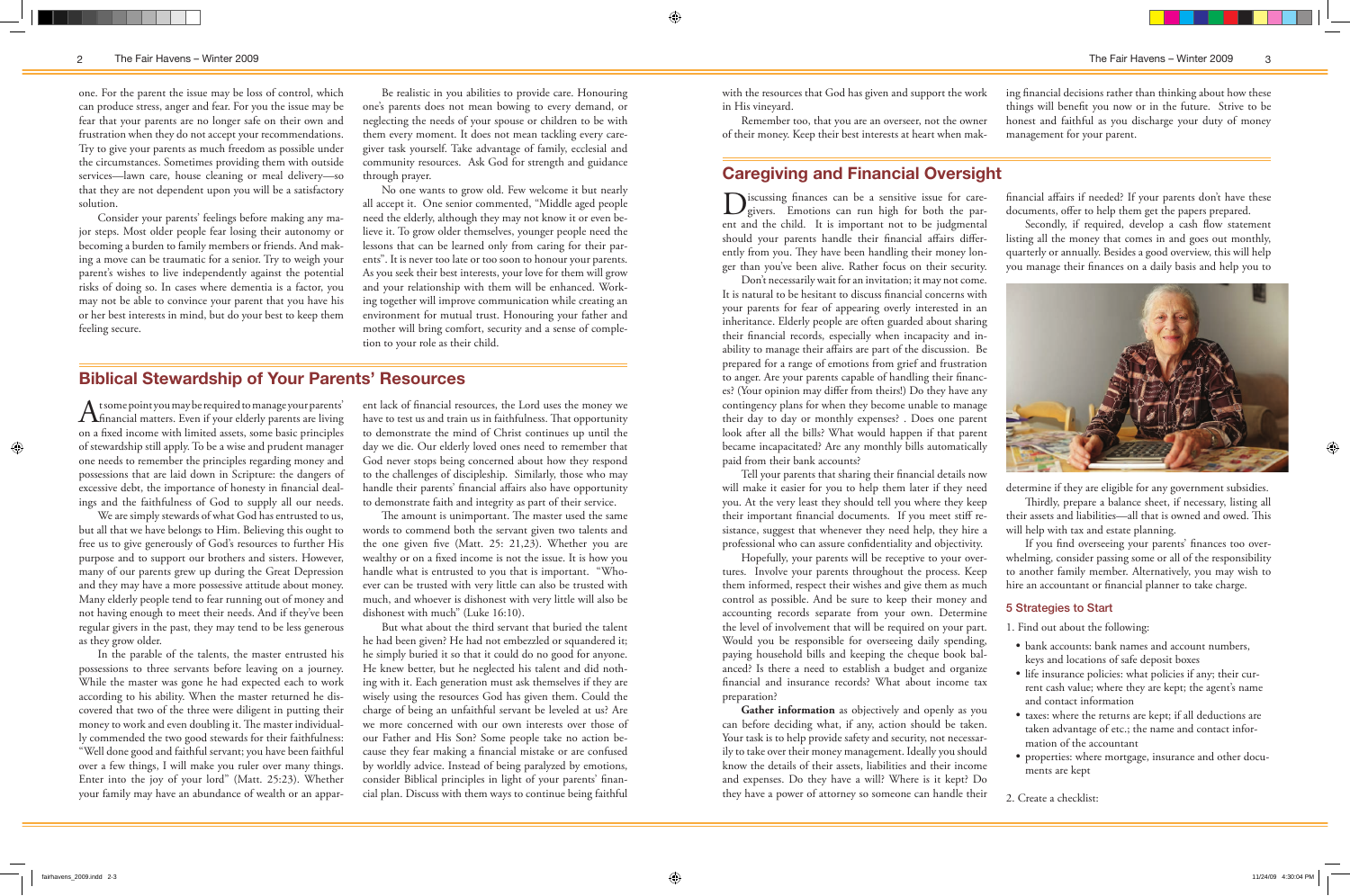#### 4 The Fair Havens – Winter 2009 The Fair Havens – Winter 2009 5

#### **Assets**

- • taxes due
- • credit card balances
- car loans
- mortgages
- • cash on hand
- bank accounts, chequing and saving
- loans receivable (children's IOU's to parents)
- real estate
- stocks and bonds
- • mutual funds

- • safe deposit boxes
- • wills and trusts
- insurance policies

#### **Liabilities**

#### **Other**

 $\bigoplus$ 

3. Help your parents gain greater control over their money.

Consolidate accounts and make transactions as easy as possible. For example, combine accounts at multiple banks into one linked savings and chequing account. This both streamlines bookkeeping and cuts down on travel for your parents to get to their money.



4. Consider estab-

lishing joint bank accounts with your parents. This will ease the transfer of money. Prepare monthly statements for your parents' review. Transparency of your activities is essential.

The physical changes your parents experience as they grow older—discomfort, frailty and chronic illness are simply the more visible alterations of aging. There may also be psychological changes—confusion, anxiety and sadness. Aging may intensify these emotions as a parent tries to deal with inner turmoil. As a caregiver, allowances need to be made, and it may sometimes be necessary to lovingly confront a parent concerning their behaviour.

5. Make sure income taxes are filed every year and all income supplements are applied for. This is important if your parent requires subsidies for care in a govern-

ment licensed long term care facility.

### When to Take Over:

In times of medical crisis you'll need to take over money management. Don' wait until the crisis arrives to make sure you're authorized to do what needs to be done.

- Are you listed on the household chequing account as an authorized user? This is best handled by a local caregiver who has access to your parents' mail and can do the job.
- • If you're on a tight budget, will you feel comfortable accepting gas money from your parents for the extra trips and out of pocket expenses, or reimbursing yourself from their account? Is this what they'd want if you can't ask them?
- • Do you feel the need for a system of checks and balances to feel comfortable accessing their funds? Do you want to do the bill paying and withdrawals once a week with a sibling to maintain transparency?

As we grow older, our amount of stress often increases while our ability to deal with it decreases. This can happen at different rates depending upon emotional makeup and the spiritual and emotional resources a person brings to old age. Successful aging is dependent upon the capacity to master life changes and stresses.

A major stress at any age is loss—and losses can multiply as people grow older. Losses may centre upon capabilities that are no longer sharp. In an attempt to regain control, one person may become demanding while another becomes withdrawn. Both reactions are probably different responses to the same questions: Who was I? Who am I? Who am I becoming? The aging parent who successfully grapples with these questions will eventually find new responsibilities and expectations to focus upon and new reasons to be thankful.

Another significant loss in later life occurs when friends

# **Emotional Changes in the Elderly**

Short term money management often leads to a longer term transfer of these responsibilities to a caregiver. A parent may decide, or it may become evident that the short term arrangement needs to be expanded into a regular caregiving duty.

#### Safeguarding from Telemarketers and Fraud

Lonely widows and widowers are likely prey for unscrupulous telemarketers. To protect your parent, it is important to communicate concern without belittling their intelligence. Suggest your parents add caller ID to their telephone plan. Purchase a phone with a large display and teach them how to use it. Not answering the phone may be difficult, but if an 'unavailable' or unfamiliar number appears, chances are a telemarketer may be at the other end.

Register your parents' number with the 'Do Not Call List" (www.lnnte-dncl.gc.ca/index-eng) to reduce the number of phone solicitations they receive.

Help your parents limit the number of credit cards they use. The more accounts they have, the more likely they are to be confused. Mistakenly pulling out a debit card when they think it's a credit card can create havoc with the chequing account.

Mail order can be enticing. Who doesn't like to receive a box delivered to their door with a surprise inside? Your parents might be shopping wisely, or they may be hoarding the latest gadgets hoping one day they'll be able to use them. Also, many seniors may be taken in by shop at home programs believing every claim about the products. It is easy to call the toll free number, talk to a friendly representative and ring up a large bill for jewelry or clothing.

#### Mail Solicitations

Seniors are targets for some aggressive charities. One small donation given through a mail solicitation will often bring a dozen more to a mailbox. For a senior with limited outside contact, feeling needed provides an ego boost. While supporting outside charities is commendable, often

this goes beyond voluntary giving. There are red flags to watch out for. Some organizations send "reminder notices" of pledges." This taps a fear of cognitive decline, and some seniors would rather act on a reminder than question it or admit that they don't remember making such a pledge. Other organizations send reminder notices of actual phone pledges, but send multiple reminders. Some seniors pay these "bills" without question month after month thinking they've forgotten. They're loathe to tell anyone for fear their mental state might be questioned. If they don't record their cheques carefully, looking back for confirmation of payment can be difficult.

Ask your parents to put all mail solicitations in a special basket that you go through with them once a month. By handling these requests together on a monthly basis, your parents can prioritize and stay within the budget that they've set.

### Phone Solicitations

Many phone solicitors push for an immediate commitment. Encourage you parents to always request that information about the charity be mailed for their evaluation before they make a donation.

> and family members from the same generation begin to die. Grief is a universal process, but people respond differently. Anger is often masked grief when a person feels they are losing control.

> Loss of the standard of living and self worth found in one's occupation can weigh heavily upon those who look fondly upon their past careers. Some experts think the hardest adjustments to retirement are not financial but psychological, especially for those whose identities are tied to their life's work. Elderly people may feel disposable and no longer economically productive.

> Loss of health and well-being becomes an increasingly common concern for the elderly. Addressing these problems can take up much of a senior's time and deprive them of activities they previously enjoyed. Feelings of anger and resentment may follow.

> There may also be a sense of loss with respect to the future. Looking back on their life, your parents may become introspective, depressed or insecure as they consider what they have or haven't accomplished.

> If an aging parent becomes preoccupied with the losses of life, the result may be an emotional disorder such as anxiety or depression.

**Anxiety** or excessive worrying can often be accompanied

 $\bigoplus$ 

#### Finding Help When the Money Dwindles

There may be a time when your parent's assets, savings, pension and other sources of income are insufficient to cover expenses. Be proactive and address the issue before a financial crisis develops. Consider holding a family meeting (if there are other siblings) to brainstorm ideas and to pray together. Some siblings may be able to provide money, while others may be in a position to provide time or assistance. If financial resources are limited within the extended family, consider approaching your ecclesia for supplementary assistance. Many ecclesias have a welfare fund to assist in such situations. The Fairhaven Foundation, in conjunction with your local ecclesia may also be able to provide supplementary financial support.

Try not to worry about your parent's finances. Maintain a prayerful, positive attitude and keep in mind that being financially prepared is only part of the picture. From an eternal perspective, of greater concern is that we "lay up for ourselves treasures in heaven". As we await the return of our Lord, our lives of discipleship should focus first and foremost on seeking the kingdom of God and His righteousness—and all these other issues will look after themselves.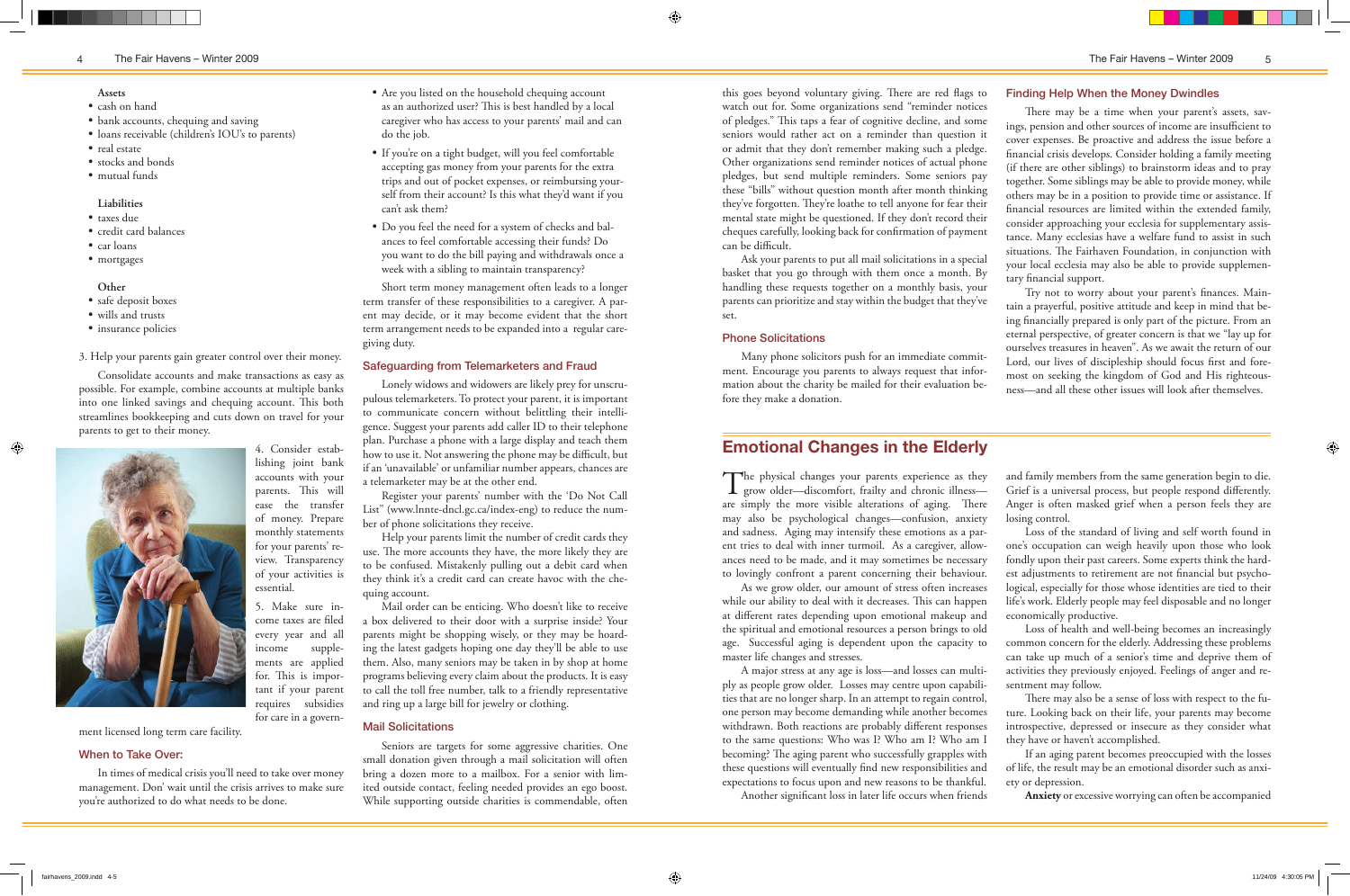The Fairhaven Christadelphian Charitable Foundation c/o 728 Church Street Toronto, ON, M4W 2M6

**How can the Fairhaven Christadelphian Charitable**<br>Foundation be of assistance to your ecclesia? Are there health and welfare needs in your meeting that require attention, but ecclesial resources are strained or insufficient? The Foundation, operating under the applicable government regulations, may provide grants only to registered charities in Canada. We must disperse a percentage of our investment income each year, based upon a government regulatory formula. Ecclesias in Canada may request assistance from the

Foundation by following these guidelines:

Only requests from Arranging Boards will be considered. An individual member of an ecclesia may not make a personal request to the Foundation. Priority is to be given to the welfare needs of Christadelphian elderly, since this reflects the original purpose of Fairhaven House. If additional funds are available after meeting these needs, then more general health and welfare needs of the Christadelphian community will be considered, followed by health and welfare needs of the community at large. Requests must be in writing and should document, in confidence, the need, the background, the amount of help required and the amount of help being provided by the ecclesia. It is expected that the ecclesia requesting support will also provide funds to assist from its own resources. It is preferable, if possible, that ecclesias address emergency situations, and subsequently follow up with a request to the Foundation. The board of the Foundation considers requests at its semi-annual meetings in March and August each year. Emergency requests will also be addressed as quickly as possible.

#### Requests may be sent to:

The Fairhaven Christadelphian Foundation c/o Sister Penny Keeting, Secretary 728 Church Street Toronto, ON M4W 2M6

It is important to appreciate that the primary responsibility to meet the welfare needs of our brothers, sisters and young people lies at the ecclesial level, and consequently the Foundation's role is to supplement, rather than supplant this ecclesial responsibility. We encourage ecclesias to be actively aware of situations where there is a need, extend help, and then approach the Foundation as a funding partner.

In this low interest rate environment, income generated from investments has been inadequate to address the needs of recipient ecclesias and consequently, the Foundation's capital has continued to diminish.

- a sad looking facial expression
- an empty feeling, and ongoing anxiety
- tiredness and lack of energy
- • loss of interest and pleasure in everyday activities
- sleep problems including very early morning waking
- weight gain or loss
- frequent crying
- • difficulty focusing, remembering, or making decisions
- feeling guilty, helpless or worthless
- irritability
- • recurrent thoughts of death or suicide

The Foundation would welcome ecclesial and individual gifts to support the work of the Lord. Donations may be sent to the treasurer, Bro. Clive Daniel, 8583 Sansum Pk. Dr., N. Saanich, BC. V8L 4V7

The Foundation wishes to thank the Briggs family of Huntsville, Ontario for designating Fairhaven as the recipient of 'In Memorium' gifts to honour the late Brother Henry Briggs.

 $\bigoplus$ 

# **An Appeal**

Statement of Revenue, Expenses and Fund Balance for the Year Ending March 31, 2008 **Revenue**

#### **Foundation's Terms of Reference Year End Financial Report**

| Investment income    | 15,481           |
|----------------------|------------------|
| Donations            |                  |
| Grants returned      | $\left( \right)$ |
|                      | 15,481           |
| <b>Expenses</b>      |                  |
| Grants               | 34,862           |
| Professional fees    | 2,151            |
| Administrative       | 1,108            |
|                      | 38,121           |
| Net Income (Loss)    | (22, 640)        |
| Opening fund balance | 423,883          |
| Closing fund balance | 401,243          |

The Foundation is appreciative of ecclesial and individual gifts to support the work of the Lord. Donations may be sent to Bro. Clive Daniel, 8583 Sansum Pk. Dr., N. Saanich, BC. V8L 4V7

| <b>Directors</b>             |
|------------------------------|
| Bro. Brent Curry             |
| Bro. Clive Daniel, Treasurer |
| Bro. Alan Ghent, Chair       |

Sis. Penny Keeting, Secretary Sis. Marie Klien Bro. Ian McPhee Bro. Tom Thorp

by physical symptoms including palpitations, headaches, dizziness, loss of memory, difficulty sleeping, trembling and a short attention span. Some elderly people have panic attacks—accompanied by hyperventilation and hysterics. These are signs that an elderly person's capacity to handle stress is overloaded. If your parent is extremely anxious, it is important to see a physician about treatment, either with medication or behaviour modification.

You can be a great help to an anxious senior too. Be a good listener and allow your parent to voice his troubles as he chooses. Help him to look forward to the coming Kingdom when the Lord will wipe away every tear. Take time to pray for your parent. Encourage your elder to 'Give thanks in all circumstances' (1 Thess. 5:18). Don't try to minimize the pain your parent is experiencing, but in every loss look for God's comfort.

> Your parent's emotional stability will likely fluctuate with ongoing crises and losses, but encourage them to endure unto the end. Like the Apostle Paul, "outwardly we are wasting away, yet inwardly we are being renewed day by day. For our light and momentary troubles are achieving for us an eternal glory that far outweighs them all" (2 Cor. 4:16-17).

**Depression** goes beyond temporary sadness. This is a disorder that affects thoughts, feelings, behaviour and physical health. If a parent is depressed it may seem as if a cloud is covering his world. He may have trouble thinking clearly, cry for no apparent reason, have feelings of self-recrimination or unfounded guilt. The most common signs of depression include:

It is important to recognize the symptoms of depression in your parents because older people are less likely to seek help. Many elderly consider sharing intimate and personal matters inappropriate. Seniors tend to hide their emotions, especially negative ones and keep problems to themselves.

Depression should never be considered normal, even late in life. If depression appears to linger, call a professional. Early therapeutic treatment is important to prevent further, more serious problems. The most common treatments for depression include antidepressant medications, counseling or a combination of both. Although medications cannot fix spiritual problems that may be involved, they can help to effectively alleviate chemical imbalances in the brain to enable the senior to work on the problems facing him. In cases of serious depression, counseling plus medication is generally more effective than either therapy alone. If the depression is mild, seniors may simply need friends who will spend

time with them. Knowing someone cares to listen can bring about a better frame of mind.

Take time to plan future events for and with your parents. Give them something to look forward to. Very often a person without a goal will sink into a depressed state. The elderly parent can feel shut out, left out and unable to help the rest of the family if excluded. If your parents are physically and mentally able, encourage them to volunteer to help someone else. If attention is focused on helping the poor or needy instead of dwelling on themselves, they may find the depression is soon alleviated.

You can help reduce the likelihood that your parents will succumb to severe anxiety or depression by helping them cope with the inevitable losses of aging. Seniors must come to terms with loss and find consolation in the new person they are becoming.

Often a caregiving child may be the best one to help unravel the tangled ball of emotions inside their parent and articulate the promise of the gospel. The hope of the Kingdom provides a purpose for living that transcends their own problems and circumstances. Even if a parent is suffering from chronic health problems or a serious loss, a positive attitude can improve his ability to cope. Encourage your parent to spend time with people of all ages, be active in meaningful activity (such as prayer and volunteer service) and to exercise physically.

Many seniors try to ignore or minimize any signs of weakness. If your parent downplays physical symptoms or emotions, you may need to pay closer attention to his health. Worry and fear may prevent him from telling you what you need to know. Caregivers who continue to offer appreciation and admiration for the elderly, as well as admitting their own mistakes and times of weakness, will create an environment where it is acceptable to admit weakness and to hint when something may be wrong.

When considering your parents' emotional stability, pay attention to spiritual needs. A parent who may feel worthless may need reminding that he is a child of God. An elderly parent who is depressed needs your compassion which might include ways to encourage faith and an appreciation of God's presence. If your loved one feels excessively guilty, it may be helpful to remind them of the forgiveness we have in Christ. If he feels deprived of earthly comforts or afraid of the future, it may help him to look beyond the temporal to the eternal.